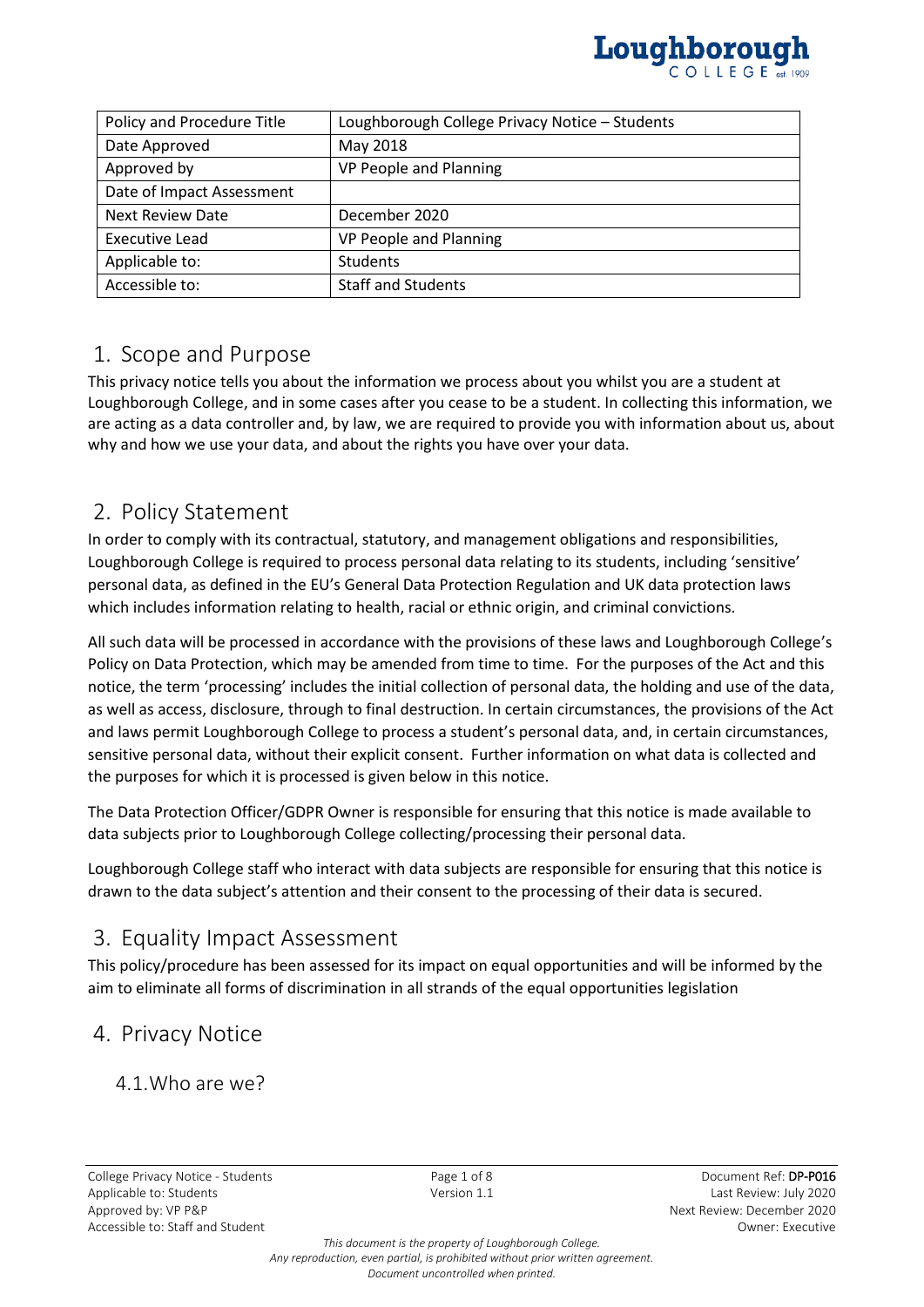

We are Loughborough College. Our address is Radmoor Road, Loughborough, Leicestershire. LE11 3BT. You can contact us by post at the above address, by email at [dataprotection@loucoll.ac.uk](mailto:dataprotection@loucoll.ac.uk) or by telephone on +44 (0)1509 618 375.

We are required to have a data protection officer, so any enquiries about our use of your personal data should be addressed to Ian Jones at **DPO@loucoll.ac.uk** or by using the address or phone number above.

## 4.2.What is personal data

Under the EU's General Data Protection Regulation (GDPR) personal data is defined as:

*"any information relating to an identified or identifiable natural person ('data subject'); an identifiable natural person is one who can be identified, directly or indirectly, in particular by reference to an identifier such as a name, an identification number, location data, an online identifier or to one or more factors specific to the physical, physiological, genetic, mental, economic, cultural or social identity of that natural person".*

### 4.3.How we collect your information

We may collect your personal data in a number of ways, for example:

- from the information you provide to us when you interact with us before joining, for example when you express your interest in studying at Loughborough College;
- when you apply to study at Loughborough College and complete enrolment forms via the Universities and Colleges Admissions Service (UCAS), Loughborough College website and when you complete other admissions processes and procedures;
- when you communicate with us by telephone, email or via our website, for example in order to make enquiries or raise concerns;
- in various other ways as you interact with us during your time as a student of Loughborough College, for the various purposes set out below;
- from third parties, for example from your previous or current school, sixth form college, university or employers who may provide a reference about you or who may sponsor your studies.

## 4.4. The types of information we collect

We may collect the following types of personal data about you:

- your name, and contact information such as address, email address and telephone number, as well as your date of birth, national insurance number (or other tax identification number) and your passport number or national identity card details, country of domicile and your nationality. We will also allocate you a unique student number;
- information relating to your education and employment history, the school(s), sixth form college(s) and other colleges or universities you have attended and places where you have worked, the courses you have completed, dates of study and examination results. We will also keep records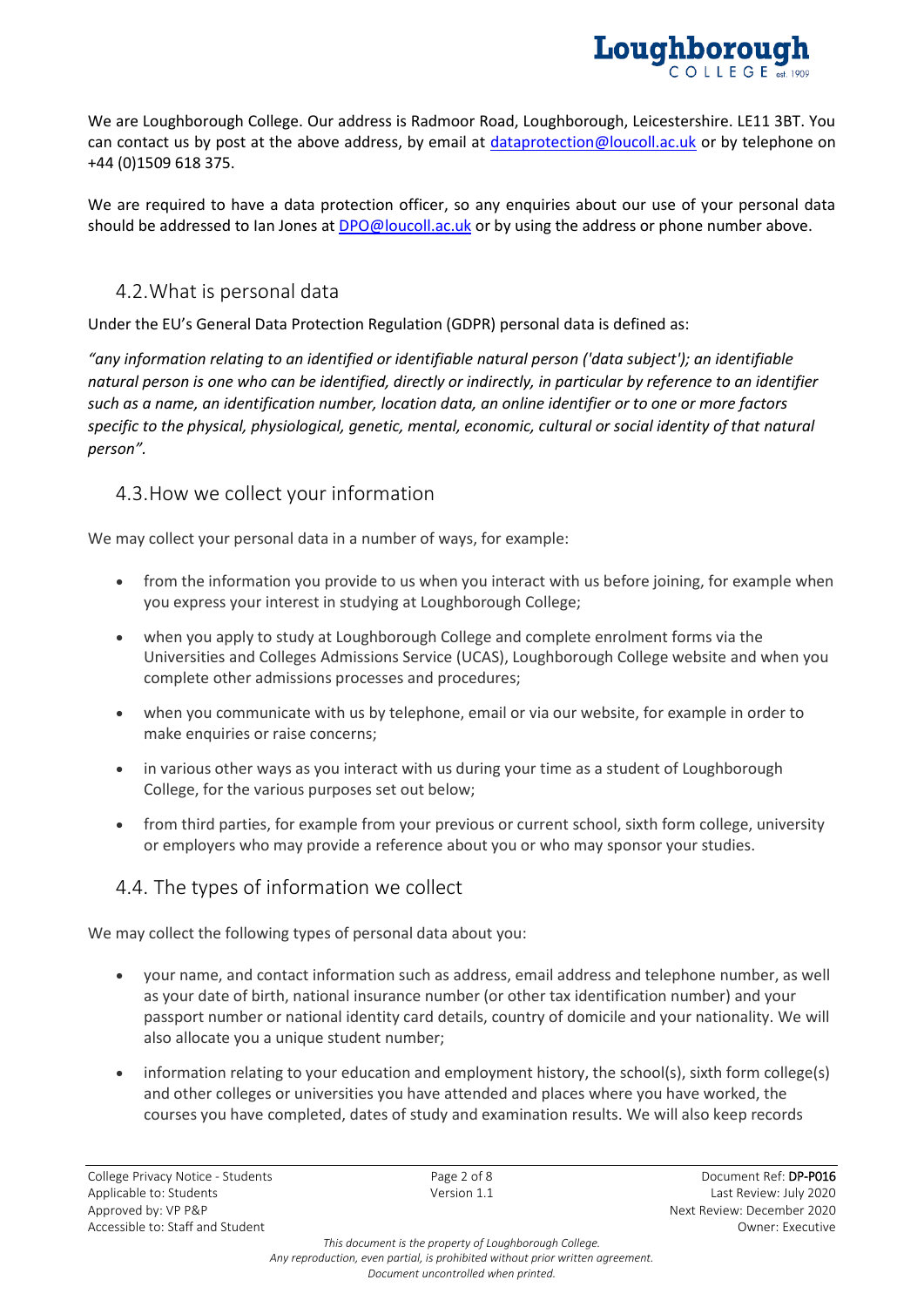

relating to assessments of your work, details of examinations taken, your predicted and actual examination grades and other information in your student record;

- information about your family or personal circumstances, and both academic and extracurricular interests, for example where this is relevant to the assessment of your suitability to receive a bursary or in order to provide you with appropriate pastoral care;
- sensitive personal data and information about criminal convictions and offences, including:
	- $\circ$  information concerning your health and medical conditions (e.g. disability and dietary needs);
	- $\circ$  certain criminal convictions (e.g. for students on nursing programs, following completion of an annual declaration of "good character"); and
	- $\circ$  information about your racial or ethnic origin; religion or similar beliefs; and sexual orientation.

#### 4.5.How we use information about our students

The purposes for which we may use personal data (including sensitive personal data) we collect during a student's association with us include:

- recruitment and admissions;
- academic matters, including:
	- o the provision of our core teaching, learning and research services (e.g. registration, assessment, attendance, managing progress, academic misconduct investigations, certification, graduation);
	- o maintaining student records;
	- o assessing your eligibility for bursaries and scholarships, etc.
- providing library, IT and information services;
- non-academic matters in support of our core services, including:
	- $\circ$  providing student support services (e.g. through Additional Learning Support, Careers and Employability Service, Health and Wellbeing Service, Student Medical Centre, personal supervisors and academic departments);
	- o monitoring equal opportunities;
	- o safeguarding and promoting the welfare of students;
	- o ensuring students' safety and security;
	- o managing student accommodation;
	- o managing the use of social media;
	- o managing car parking on campus;
- administering finance (e.g. fees, scholarships and bursaries);

*This document is the property of Loughborough College. Any reproduction, even partial, is prohibited without prior written agreement.*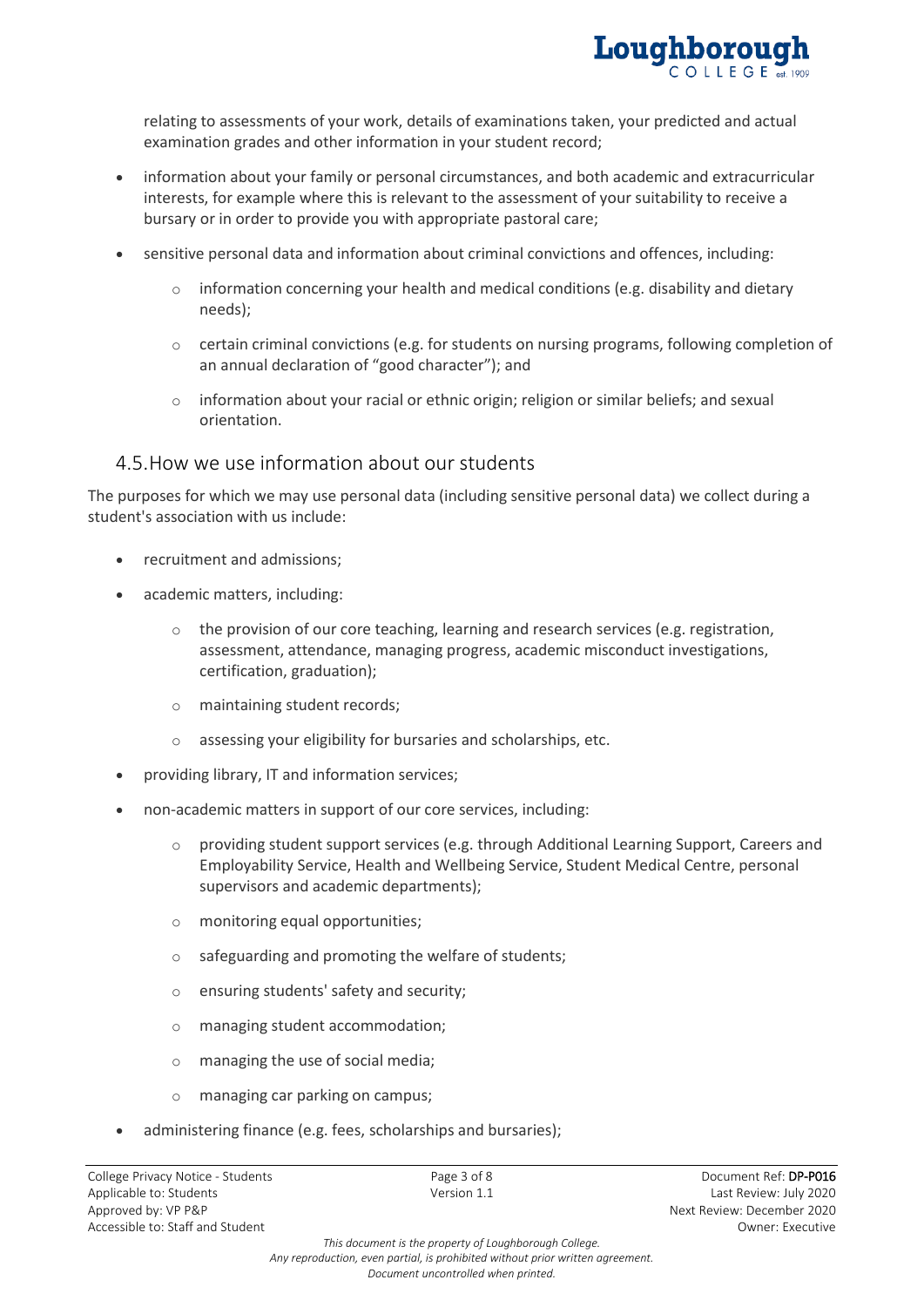

- meeting our legal reporting obligations (e.g. Government Departments, Awarding Bodies)
- other administrative purposes, including:
	- o carrying out research and statistical analysis;
	- $\circ$  carrying out audits (e.g. to ensure compliance with our regulatory and legal obligations);
	- $\circ$  providing operational information (e.g. providing IT support, information about building closures or access restrictions on campus, or safety advice);
	- $\circ$  promoting our services (e.g. providing information about summer schools, student exchanges, or other events happening on and off campus);
	- o preventing and detecting crime;
	- o dealing with grievances and disciplinary actions;
	- o dealing with complaints and enquiries.

#### 4.6. Course completion, graduation and degree information

Personal data (including award and classification) will be published in the award ceremony booklet. This information will also be passed to third parties involved in the ceremonies (including our local paper and commemorative clothing suppliers). All published details will be available on our archive and our website following the relevant graduation events.

You may withhold your consent to your name being published for these purposes by contacting [dpo@loucoll.ac.uk](mailto:dpo@loucoll.ac.uk)

#### 4.7.The basis for processing your information and how we use it

We may process your personal data because it is necessary for the performance of a contract with you or in order to take steps at your request prior to entering into a contract. In this respect, we use your personal data for the following:

- to interact with you before you are enrolled as a student, as part of the admissions process (e.g. to send you a prospectus or answer enquiries about our courses);
- once you have enrolled, to provide you with the services as set out in our Student Agreement;
- to deal with any concerns or feedback you may have;
- for any other purpose for which you provide us with your personal data.

We may also process your personal data because it is necessary for the performance of our tasks carried out in the public or because it is necessary for our or a third party's legitimate interests. In this respect, we may use your personal data for the following:

- to provide you with educational services which may not be set out in our Student Agreement but which are nevertheless a part of our academic and educational mission;
- to monitor and evaluate the performance and effectiveness of the College, including by training our staff or monitoring their performance;

*This document is the property of Loughborough College.*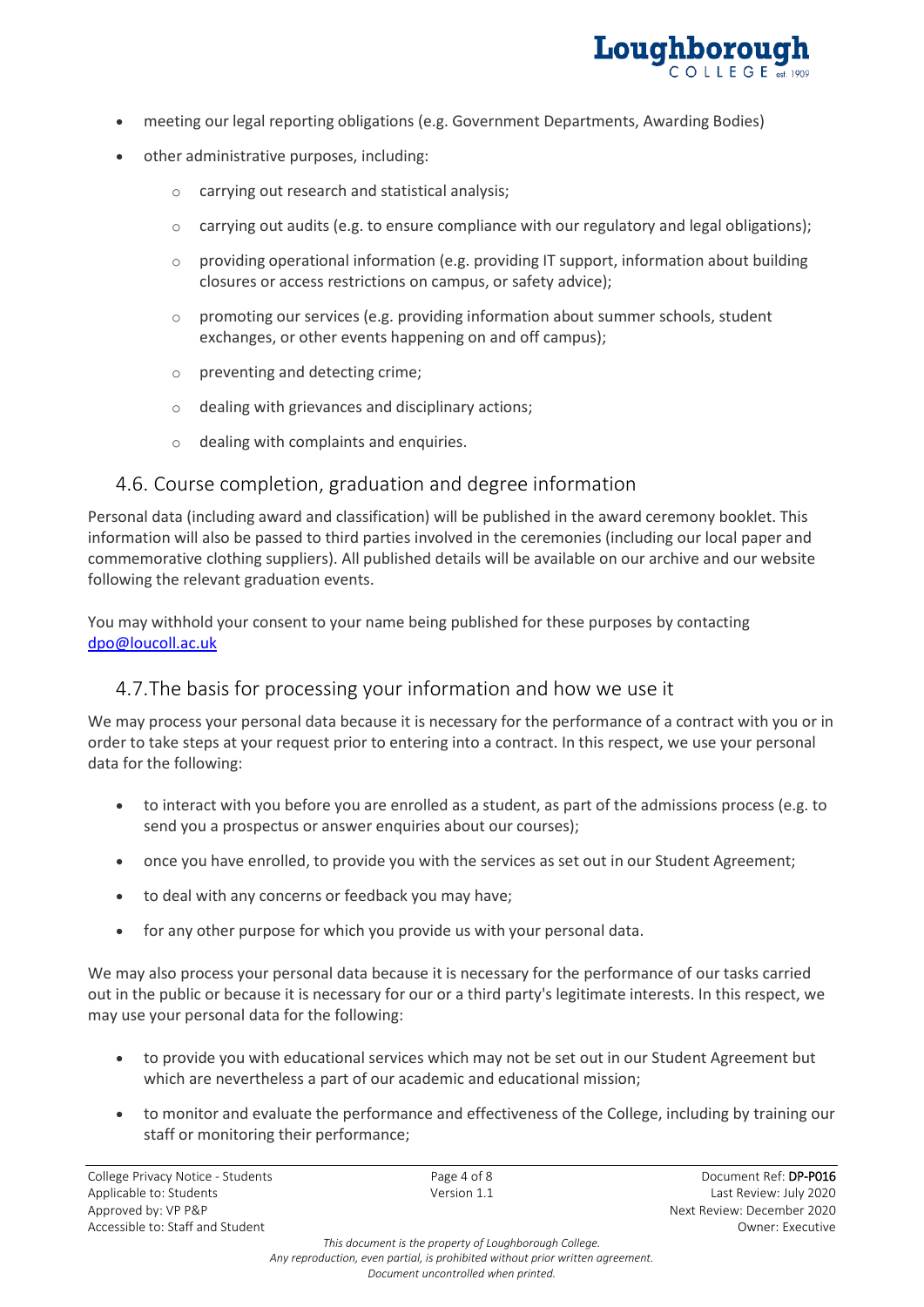

- to maintain and improve the academic, corporate, financial, estate and human resource management of the college;
- to promote equality and diversity throughout the college;
- to seek advice on our rights and obligations, such as where we require our own legal advice;
- recovering money you owe to us;
- for fundraising purposes.

We may also process your personal data for our compliance with our legal obligations. In this respect, we may use your personal data for the following:

- to meet our compliance and regulatory obligations, such as compliance with anti-money laundering laws and safeguarding requirements;
- for the prevention and detection of crime;
- in order to assist with investigations (including criminal investigations) carried out by the police and other competent authorities.

We may also process your personal data where:

- it is necessary for medical purposes (e.g. medical diagnosis, provision of health or social care or treatment, or a contract with a health professional);
- it is necessary to protect your or another person's vital interests; or
- we have your specific or, where necessary, explicit consent to do so.

### 4.8. Sharing information with others

For the purposes referred to in this privacy notice and relying on the bases for processing as set out above, we may share your personal data with certain third parties. You are given the opportunity to opt out of some of these data sharing arrangements, for example when you register with us, but you should carefully consider the possible impact of doing this. Unless an opt-out is in place, we may disclose limited personal data to a variety of recipients including:

- our employees, agents and contractors where there is a legitimate reason for their receiving the information, including:
	- o third parties who work with us to provide student accommodation;
	- $\circ$  third parties who work with us to provide student support services (e.g. counselling);
	- $\circ$  third parties who are contracted to provide out-of-hours IT services for us;
	- $\circ$  organisations operating anti-plagiarism software on our behalf (such as Turnitin®, for further details see our Turnitin<sup>®</sup> UK Information for Students);
	- o internal and external auditors.
- those with an interest in tracking student progress and attendance, including:

*This document is the property of Loughborough College. Any reproduction, even partial, is prohibited without prior written agreement.*

*Document uncontrolled when printed.*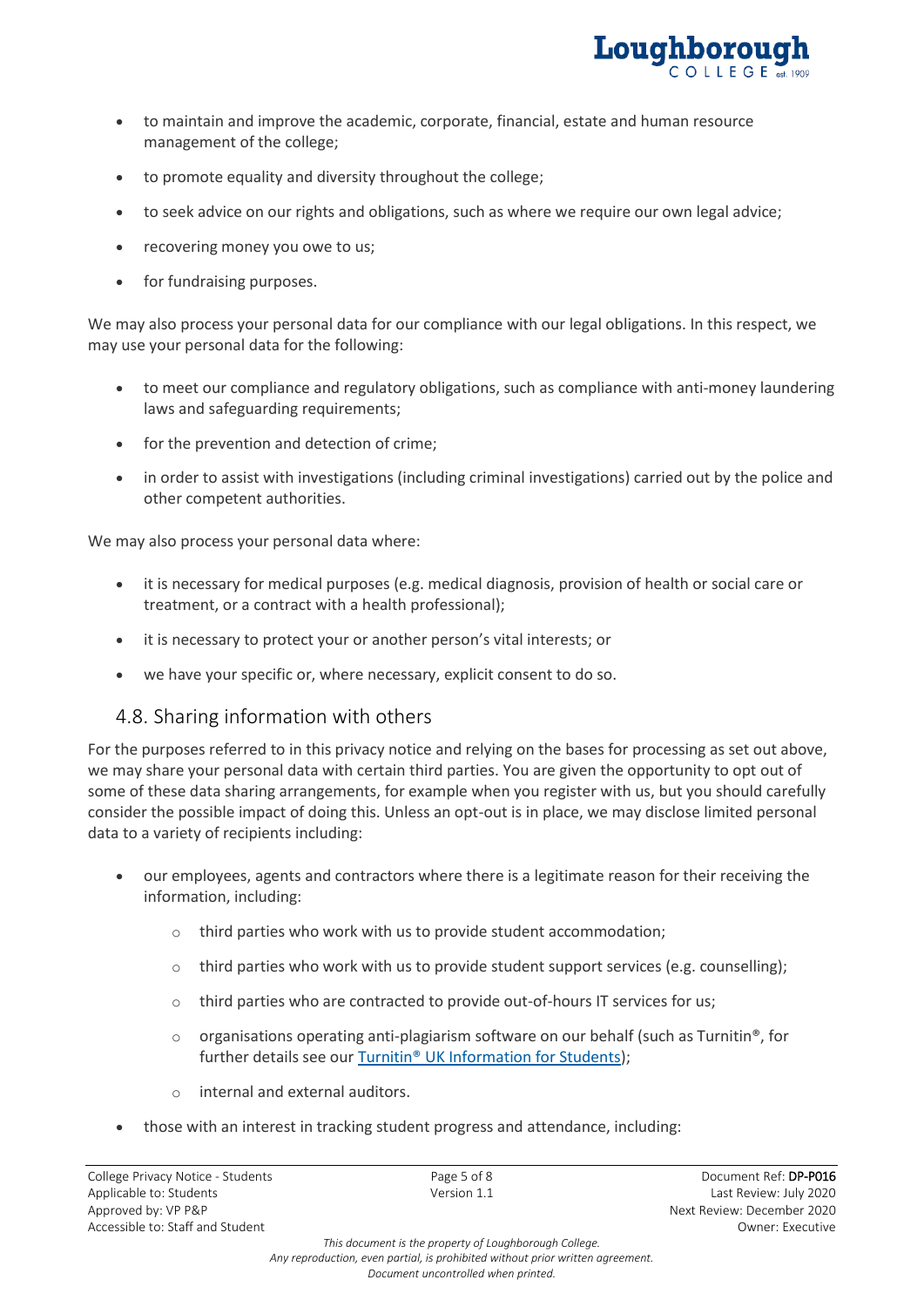

- $\circ$  student sponsors (e.g. the Student Loan Company, research sponsors, Research Councils);
- $\circ$  current or potential education providers (for example, where you take part in an exchange programme as part of your course);
- $\circ$  current or potential employers (to provide references and, where students are sponsored by their employer and/or where you take part in a placement, to provide details of progress/attendance);
- professional and regulatory bodies (e.g. Association of Accounting Technicians, Institute of Leadership and Management) in relation to the confirmation of qualifications, professional registration and conduct and the accreditation of courses;
- government departments and agencies where we have a statutory obligation to provide information (e.g. the Education and Skills Funding Agency, the Office for Students, the Home Office (in connection with UK visas and immigration), Council Tax and Electoral Registration Officers at relevant local authorities (for the purpose of assessing liability for Council Tax and for electoral registration purposes));
- crime prevention or detection agencies (e.g. the police, the Department for Work and Pensions and Trading Standards);
- parents, guardians, and next-of-kin (where there is a legitimate reason for disclosure);
- third parties conducting surveys, for example the National Student Survey.

#### 4.9.International data transfers

Some of the personal data we process about you will be transferred to, and stored at, a destination outside the European Economic Area ("EEA"), for example where it is processed by staff operating outside the EEA who work for us or for one of our suppliers, or where personal data is processed by one of our suppliers who is based outside the EEA or who uses storage facilities outside the EEA.

In these circumstances, your personal data will only be transferred on one of the following bases:

- where the transfer is subject to one or more of the "appropriate safeguards" for international transfers prescribed by applicable law (e.g. standard data protection clauses adopted by the European Commission);
- a European Commission decision provides that the country or territory to which the transfer is made ensures an adequate level of protection; or
- there exists another situation where the transfer is permitted under applicable law (e.g. where we have your explicit consent).

### 4.10. Students' Union

We share some of the information we hold about you (including your name, date of birth, nationality, LC email address and programme of study) with Loughborough Students' Union (LSU) unless you notify us that you wish to opt out of LSU membership. LSU use this information to administer membership of the Students' Union.

### 4.11. Fundraising and Alumni Relations

College Privacy Notice - Students **Page 6 of 8** Page 6 of 8 Document Ref: **DP-P016** Document Ref: **DP-P016** Applicable to: Students and the version 1.1 Company of the Version 1.1 Last Review: July 2020 Approved by: VP P&P Next Review: December 2020 Accessible to: Staff and Student **Accessible to: Staff and Student Owner: Executive** Owner: Executive

*This document is the property of Loughborough College. Any reproduction, even partial, is prohibited without prior written agreement. Document uncontrolled when printed.*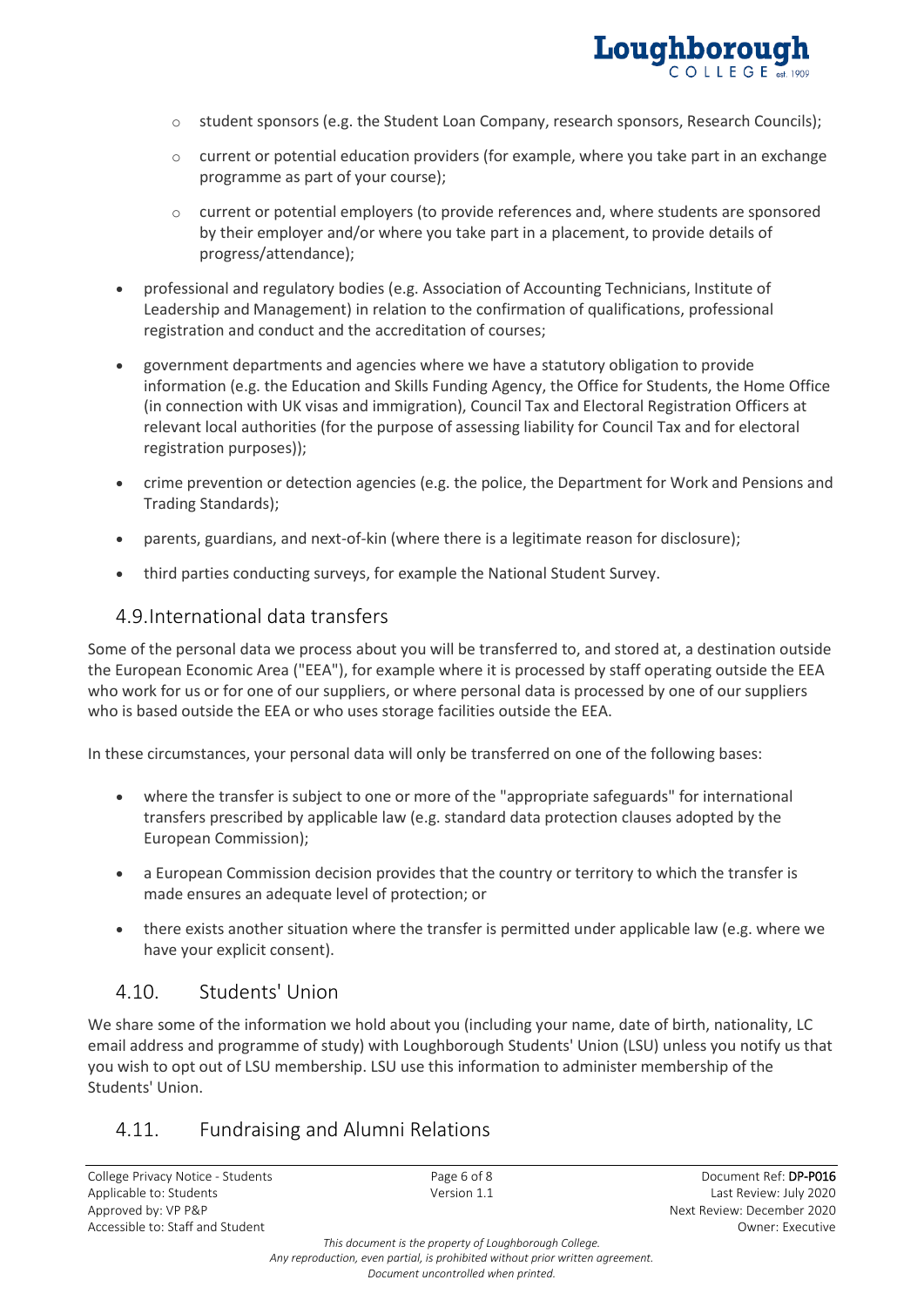

We pass certain of your personal data to our Marketing and Alumni departments when you graduate. This information will be used for alumni activities, including sending Loughborough College publications, external destination surveys, promotion of alumni benefits, services, events and programmes.

### 4.12. National Student Survey and Leaver Surveys

Students may be included in surveys that track the progress of leavers in the years after they leave/graduate. If so, we will pass your contact details to the organisation that has been contracted to carry out that survey. The organisation will use your details only for that purpose and will then delete them.

If you do not want to take part in any of these surveys, please let us know a[t DPO@loucoll.ac.uk](mailto:DPO@loucoll.ac.uk)

## 4.13. Changes to your personal data

Please tell us promptly about any changes to the information we hold about you. This is particularly important for your contact details. Some student details can only be changed in person, however we can advise further if you call into college reception, or email [studentrecords.funding@loucoll.ac.uk](mailto:studentrecords.funding@loucoll.ac.uk)

# 5. Accuracy of data

Loughborough College is required to take reasonable steps to ensure that any personal data it processes is accurate and up-to-date. It is the responsibility of the individual employee to inform Loughborough College of any changes to the personal data that they have supplied to it during the course of their employment by emailing [studentrecords.funding@loucoll.ac.uk](mailto:studentrecords.funding@loucoll.ac.uk)

# 6. Retention period

Loughborough College will process personal data for whilst you are an employee and will store the personal data for a period of time once you have ceased to be an employee. The retention period for different classifications of personal data has been established in line with information management guidelines. Please refer to Records Retention and Protection Policy (DP-P002) for more information on retention periods.

# 7. Individuals Rights

Under data protection legislation, you have the right to request access to information about you that we hold. At any point while we are in possession of or processing your personal data, you, the data subject, have the following rights:

- *The right to be informed* under transparency requirements in the new laws, you are informed about the collection and use of personal data
- *Right of access* you have the right to request a copy of the information that we hold about you.
- *Right of rectification* you have a right to correct data that we hold about you that is inaccurate or incomplete.
- *The right to erasure* in certain circumstances you can ask for the data we hold about you to be erased from our records
- *The right to restrict processing* where certain conditions apply to have a right to restrict the processing of personal data
- *The right to data portability* you have the right to have the data we hold about you transferred to another organisation
- *The right to object* you have the right to object to certain types of processing such as direct

| College Privacy Notice - Students | Page 7 of 8 | Document Ref: <b>DP-P016</b> |
|-----------------------------------|-------------|------------------------------|
| Applicable to: Students           | Version 1.1 | Last Review: July 2020       |
| Approved by: VP P&P               |             | Next Review: December 2020   |
| Accessible to: Staff and Student  |             | Owner: Executive             |

*This document is the property of Loughborough College.*